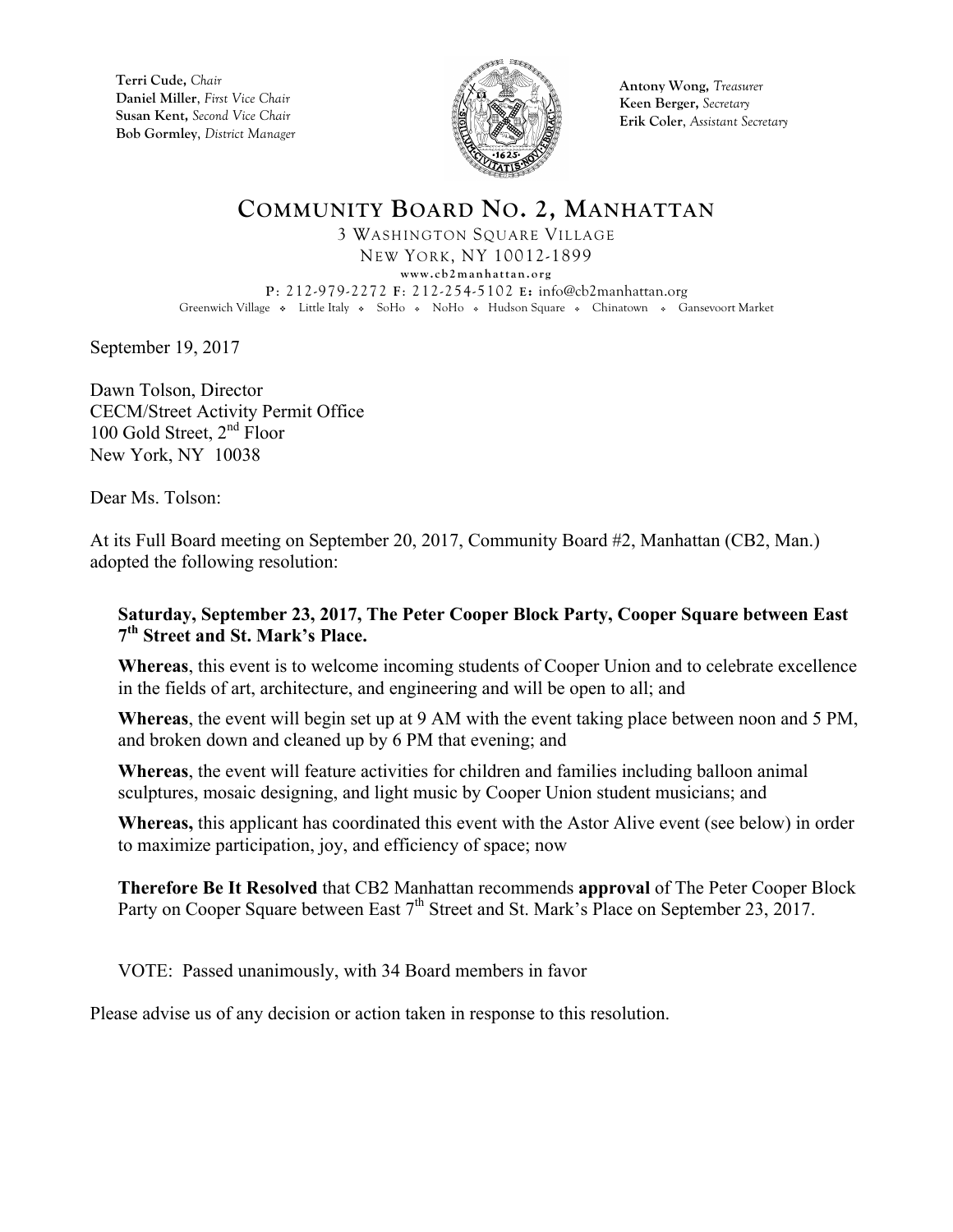Sincerely,

Veni Cude

Terri Cude, Chair Community Board 2, Manhattan

TC/jt

c: Hon. Carolyn Maloney, Congresswoman Hon. Brad Hoylman, State Senator Hon. Deborah J. Glick, Assemblymember Hon. Gale Brewer, Man. Borough President Hon. Rosie Mendez, City Council Member Dawn Tolson, Director, Street Activity Permit Office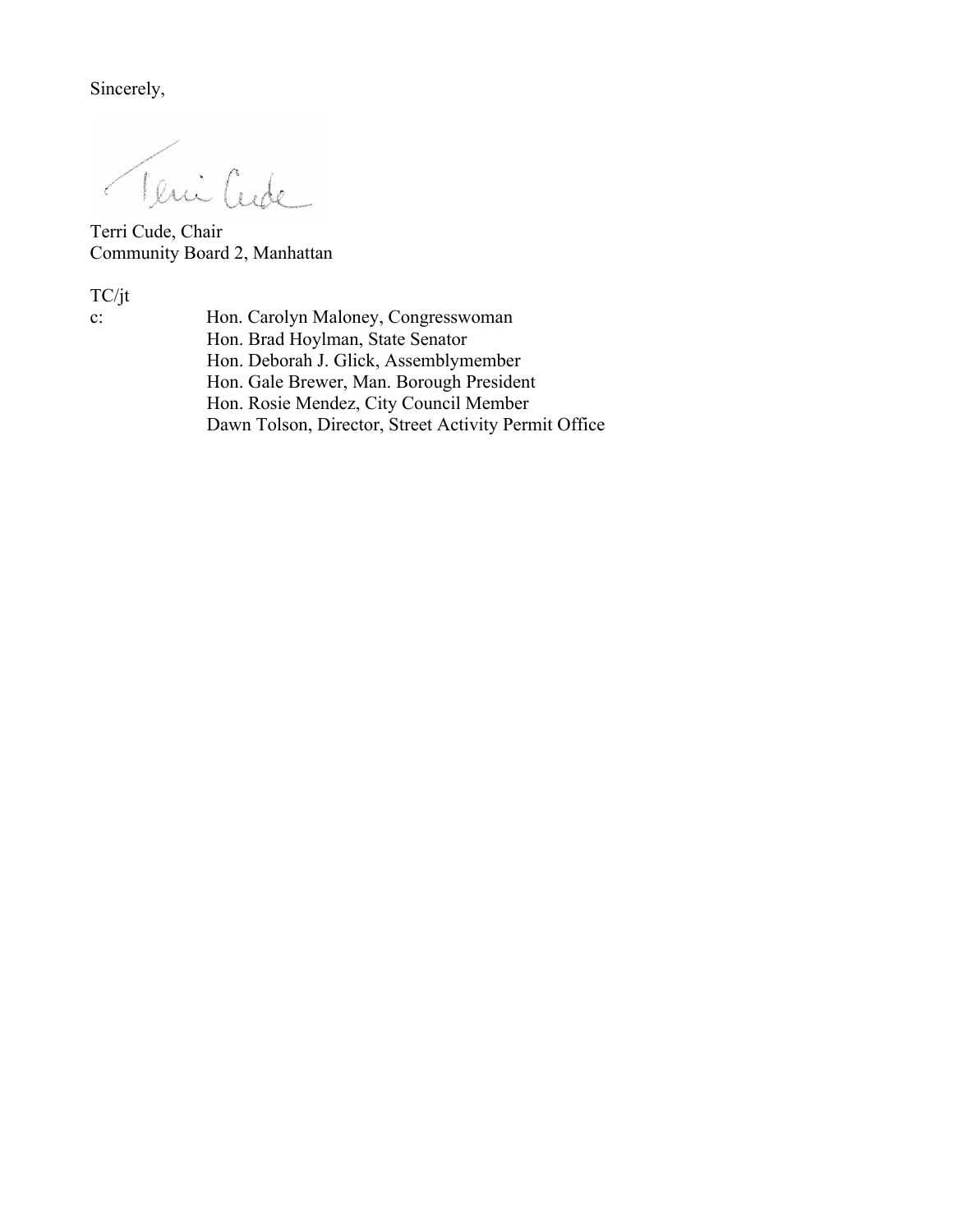**Terri Cude,** *Chair* **Daniel Miller**, *First Vice Chair* **Susan Kent,** *Second Vice Chair* **Bob Gormley**, *District Manager*



**Antony Wong,** *Treasurer* **Keen Berger,** *Secretary* **Erik Coler**, *Assistant Secretary*

# **COMMUNITY BOARD NO. 2, MANHATTAN**

3 WASHINGTON SQUARE VILLAGE NEW YORK, NY 10012-1899 **www.cb2manhattan.org P**: 212-979-2272 **F**: 212-254-5102 **E:** info@cb2manhattan.org Greenwich Village . Little Italy . SoHo . NoHo . Hudson Square . Chinatown . Gansevoort Market

September 19, 2017

Dawn Tolson, Director CECM/Street Activity Permit Office 100 Gold Street,  $2<sup>nd</sup>$  Floor New York, NY 10038

Dear Ms. Tolson:

At its Full Board meeting on September 19, 2017, Community Board #2, Manhattan (CB2, Man.) adopted the following resolution:

#### **Sunday, September 17, 2017, The Lesbian Gay Bisexual and Transgender Community Center: Red Party, West 13th Street between 7th Avenue and Greenwich Avenue.**

**Whereas,** this event is the culmination of a four-day, 275-mile bicycle ride from Boston to New York that raises funds to support The Center's HIV/AIDS programs and services and this is the  $23<sup>rd</sup>$  year of the ride; and

**Whereas,** this event has been held previously without issue nor complaint; and

**Whereas,** the event will feature speeches and a 10 minute performance by the Lesbian Gay Big Apple Corp Marching Band as well as a DJ playing ambient music throughout the event; and

**Whereas,** the applicant seeks a full street closure at this location from 8 AM to 4:30 PM with the event taking place from 1 PM to 4 PM; now

**Therefore Be It Resolved** that CB2 Manhattan recommends **approval** of The Lesbian Gay Bisexual and Transgender Community Center—Red Party, West  $13<sup>th</sup>$  Street between  $7<sup>th</sup>$  Avenue and Greenwich Avenue on Sunday, September 17, 2017.

VOTE: Passed unanimously, with 34 Board members in favor

Please advise us of any decision or action taken in response to this resolution.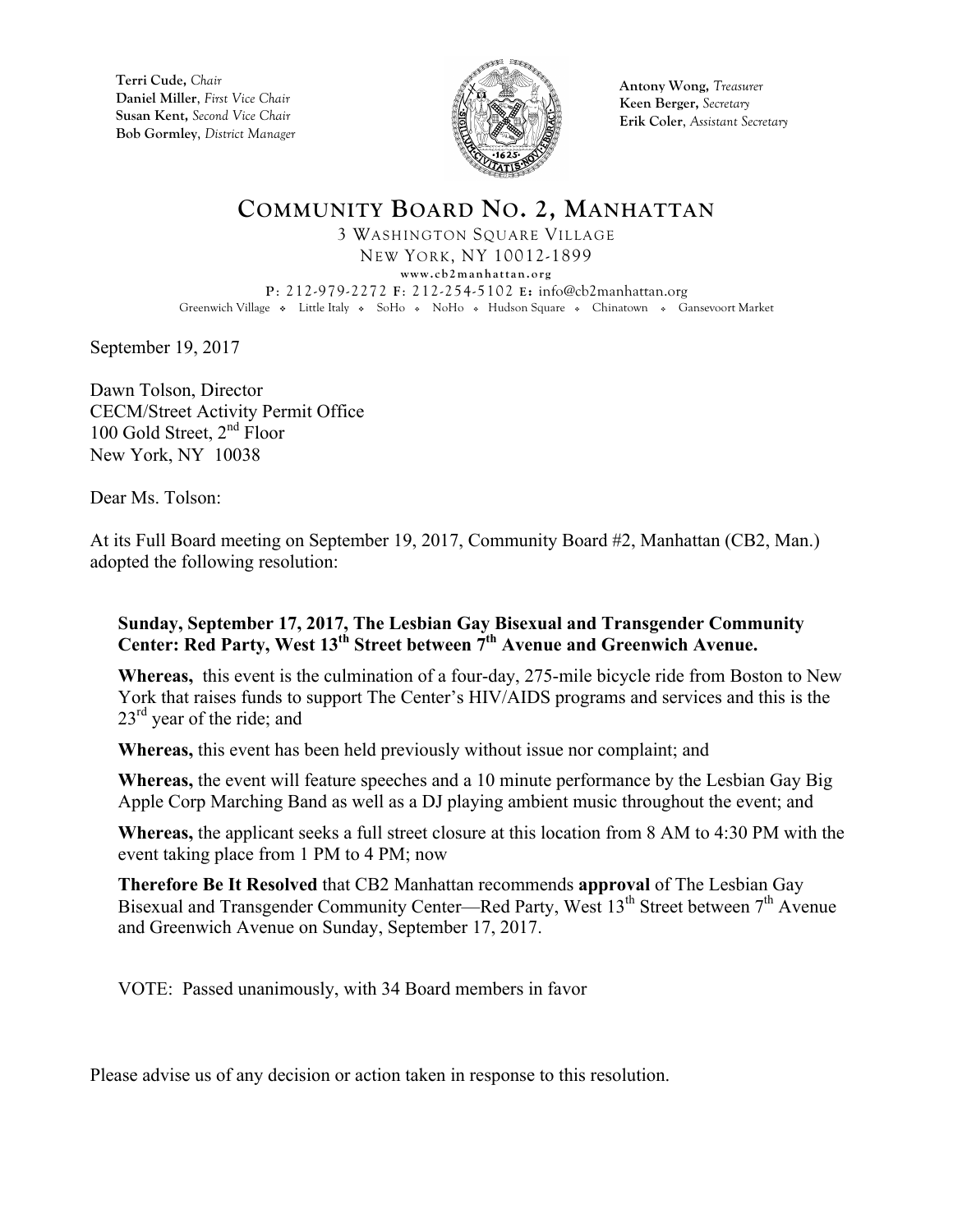Sincerely,

Teni Cude Ĉ.

Terri Cude, Chair Community Board 2, Manhattan

TC/jt<br>c:

Hon. Jarrold Nadler, Congressman Hon. Brad Hoylman, State Senator Hon. Deborah J. Glick, Assemblymember Hon. Gale Brewer, Man. Borough President Hon. Corey Johnson, City Council Member Dawn Tolson, Director, Street Activity Permit Office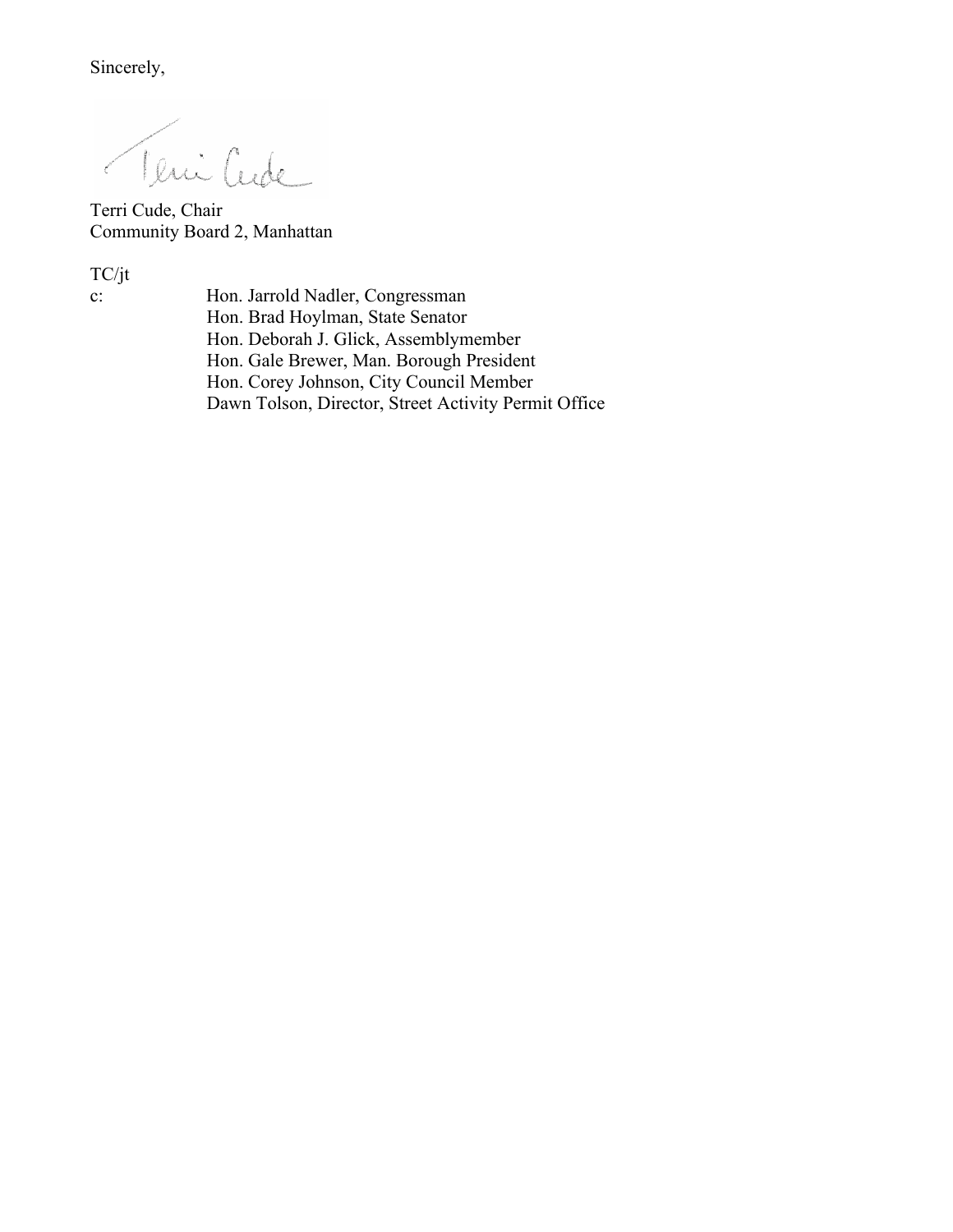**Terri Cude,** *Chair* **Daniel Miller**, *First Vice Chair* **Susan Kent,** *Second Vice Chair* **Bob Gormley**, *District Manager*



**Antony Wong,** *Treasurer* **Keen Berger,** *Secretary* **Erik Coler**, *Assistant Secretary*

### **COMMUNITY BOARD NO. 2, MANHATTAN**

3 WASHINGTON SQUARE VILLAGE NEW YORK, NY 10012-1899 **www.cb2manhattan.org P**: 212-979-2272 **F**: 212-254-5102 **E:** info@cb2manhattan.org Greenwich Village . Little Italy . SoHo . NoHo . Hudson Square . Chinatown . Gansevoort Market

September 19, 2017

Dawn Tolson, Director CECM/Street Activity Permit Office 100 Gold Street,  $2<sup>nd</sup>$  Floor New York, NY 10038

Dear Ms. Tolson:

At its Full Board meeting on September 20, 2017, Community Board #2, Manhattan (CB2, Man.) adopted the following resolution:

#### **Saturday, September 23, 2017, Village Alliance District Management Association—Astor Alive, Astor Place Plaza**.

**Whereas**, the applicant wishes to present a one day festival of performing arts consisting of theatre, dance, and music performed by local theatres and dance companies; and

**Whereas**, this event will use both the south and north plazas of Astor Place with a street closure on Fourth Avenue between East 8<sup>th</sup> Street and East 9<sup>th</sup> Street, and a parking lane suspension on Cooper Square next to the Astor Place South Plaza; and

**Whereas**, the applicant will use a truck mounted mobile stage for performances with light amplified sound; and

**Whereas**, the applicant will begin set-up of the event at 6 AM with the event taking place between 1 PM and 6 PM and will be clear of the space by 10 PM; and

**Whereas,** the event will feature creative arts workshops including a mini spinning cube puppetry workshop and mosaic making; and

**Whereas,** this applicant has coordinated this event with The Peter Cooper Block Party (see above) in order to maximize participation, merriment, and efficiency of space; now

**Therefore Be It Resolved** that CB2 Manhattan recommends **approval** of the Village Alliance District Management Association—Astor Alive event in Astor Place Plaza on September 23, 2017.

VOTE: Passed unanimously, with 34 Board members in favor